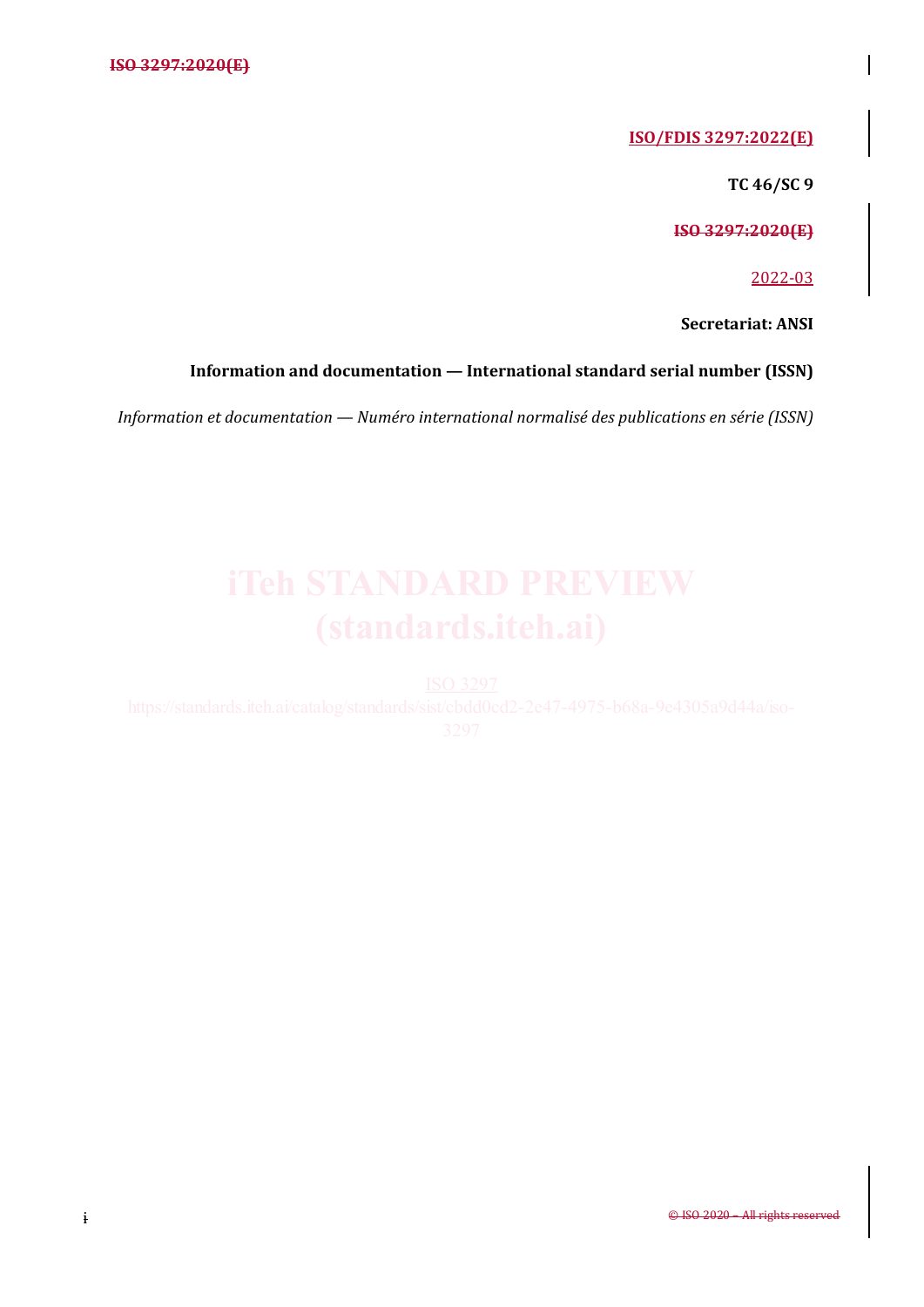### <span id="page-1-0"></span>© ISO 2022

All rights reserved. Unless otherwise specified, or required in the context of its implementation, no part of this publication may be reproduced or utilized otherwise in any form or by any means, electronic or mechanical, including photocopying, or posting on the internet or an intranet, without prior written permission. Permission can be requested from either ISO at the address below or ISO's member body in the country of the requester.

ISO copyright office

CP 401 • Ch. de Blandonnet 8

CH-1214 Vernier, Geneva

Phone: +41 22 749 01 11

Fax: +41 22 749 09 47

Email: copyright@iso.org

Website: [www.iso.org](http://www.iso.org/)

Published in Switzerland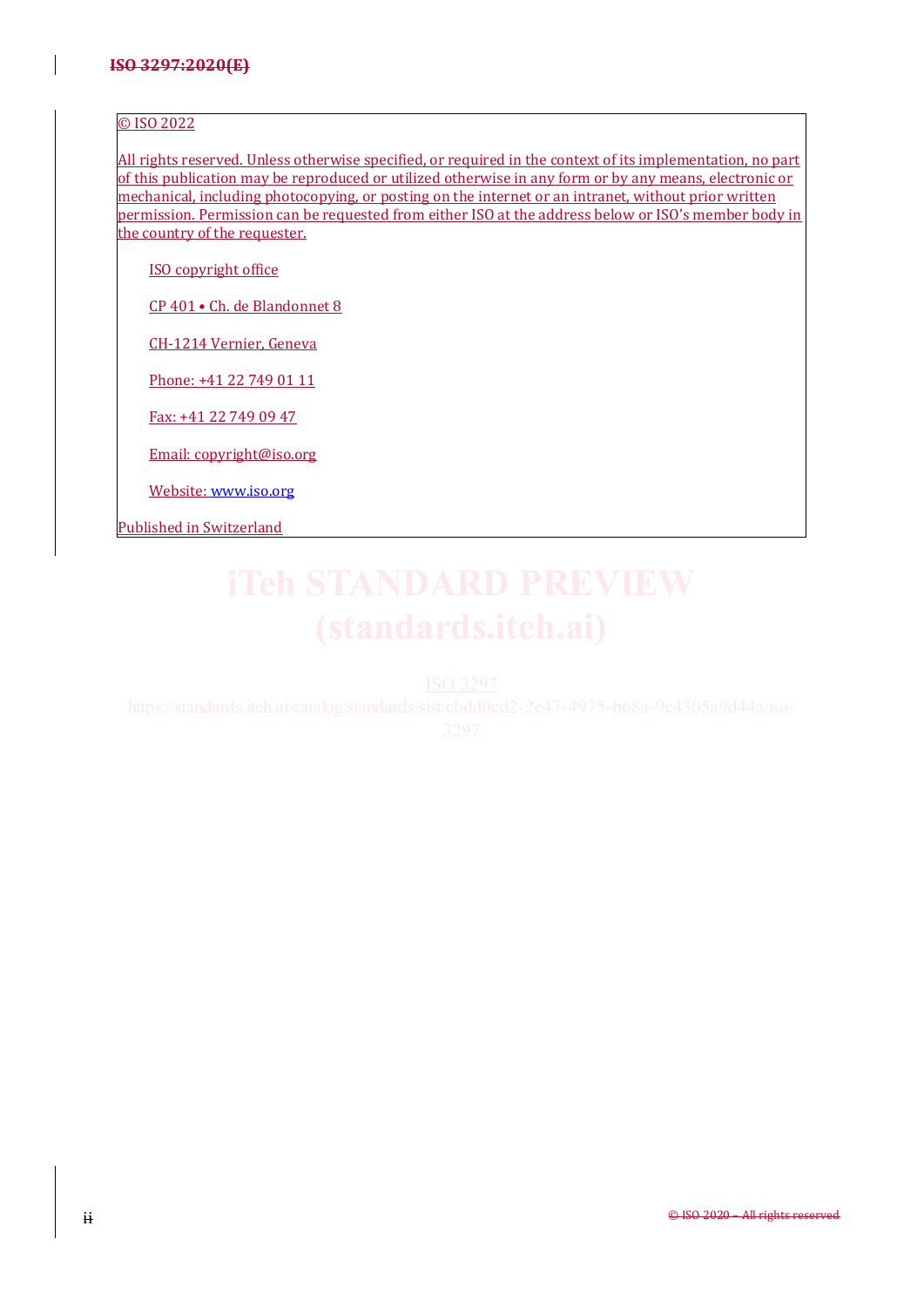# **Contents**

| 1                                                                                                                                                                                                                                                  |  |
|----------------------------------------------------------------------------------------------------------------------------------------------------------------------------------------------------------------------------------------------------|--|
| 2                                                                                                                                                                                                                                                  |  |
| 3                                                                                                                                                                                                                                                  |  |
| 3.1                                                                                                                                                                                                                                                |  |
| 3.2                                                                                                                                                                                                                                                |  |
| 3.3                                                                                                                                                                                                                                                |  |
| 3.4                                                                                                                                                                                                                                                |  |
| 4                                                                                                                                                                                                                                                  |  |
| 5                                                                                                                                                                                                                                                  |  |
| 6                                                                                                                                                                                                                                                  |  |
| 7                                                                                                                                                                                                                                                  |  |
| Display of ISSN <sup>[17]</sup> and Cluster ISSN <b>External Construction</b> 2014 12:00 13:00 14:00 15:00 16:00 16:00 16:00 16:00 16:00 16:00 16:00 16:00 16:00 16:00 16:00 16:00 16:00 16:00 16:00 16:00 16:00 16:00 16:00 16:00 16:00 16:0<br>8 |  |
| 9                                                                                                                                                                                                                                                  |  |
| 10                                                                                                                                                                                                                                                 |  |
| 11                                                                                                                                                                                                                                                 |  |
| Annex A (normative) Check digit for ISSN michaldinadaa.d.7 has a head announced 14                                                                                                                                                                 |  |
|                                                                                                                                                                                                                                                    |  |
|                                                                                                                                                                                                                                                    |  |
|                                                                                                                                                                                                                                                    |  |
| C.1                                                                                                                                                                                                                                                |  |
| Table C.1 — Metadata that should be supplied by applicants where applicable 16                                                                                                                                                                     |  |
| C.2                                                                                                                                                                                                                                                |  |
| Table C.2 - ISSN Register Metadata elements supplied by the ISSN network 17                                                                                                                                                                        |  |
|                                                                                                                                                                                                                                                    |  |
| D.1                                                                                                                                                                                                                                                |  |
| D.2                                                                                                                                                                                                                                                |  |
| D.3                                                                                                                                                                                                                                                |  |
|                                                                                                                                                                                                                                                    |  |
| E.1                                                                                                                                                                                                                                                |  |
| E.2                                                                                                                                                                                                                                                |  |
| E.2.1                                                                                                                                                                                                                                              |  |
| E.2.2                                                                                                                                                                                                                                              |  |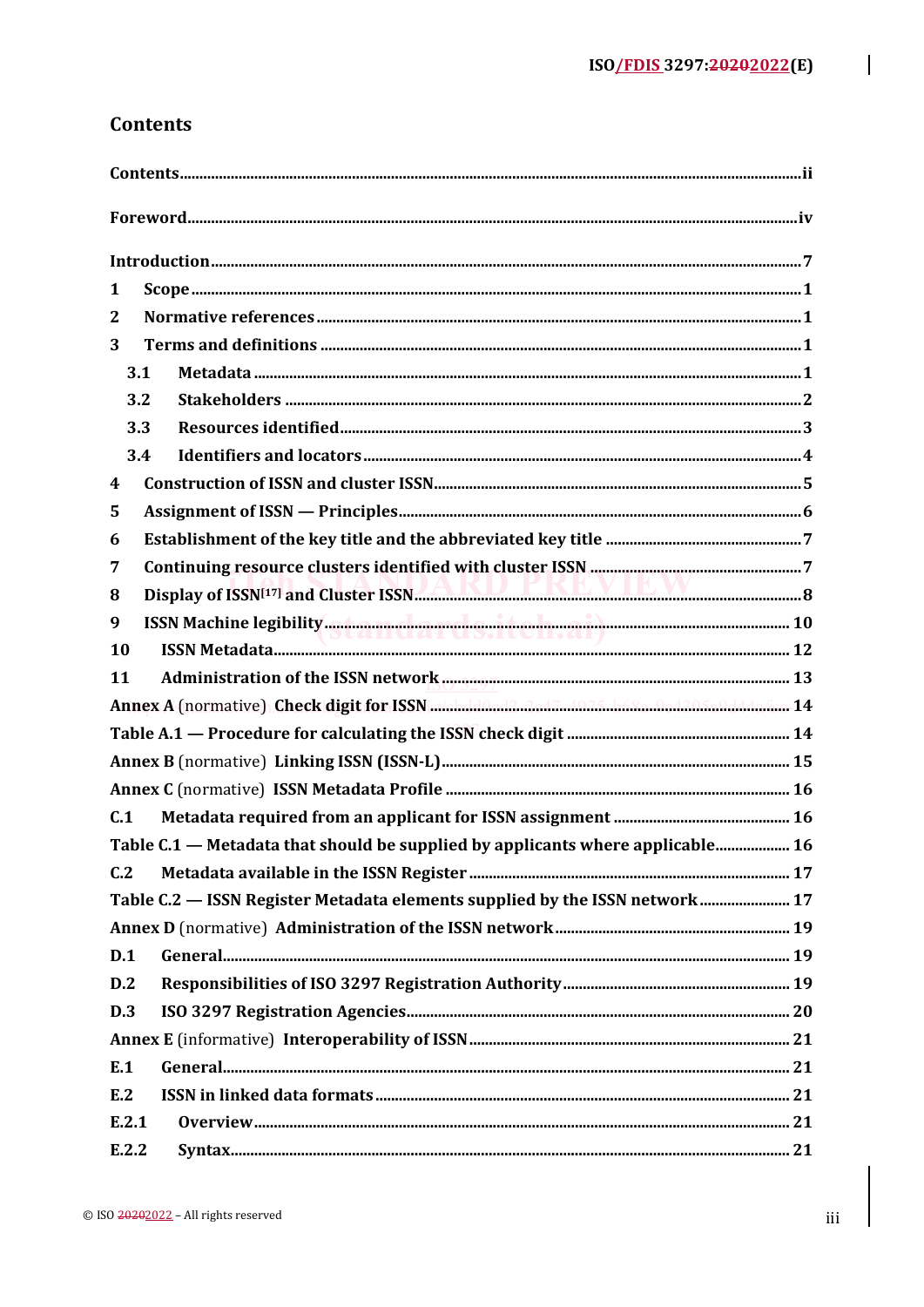$\overline{\phantom{a}}$ 

| E.3     |  |
|---------|--|
| E.3.1   |  |
| E.3.2   |  |
| E.4     |  |
| E.4.1   |  |
| E.4.1.1 |  |
| E.4.1.2 |  |
| E.5     |  |
| E.5.1   |  |
| E.5.2   |  |
| E.5.3   |  |
| E.6     |  |
| E.6.1   |  |
| E.6.2   |  |
|         |  |
|         |  |
|         |  |
|         |  |
|         |  |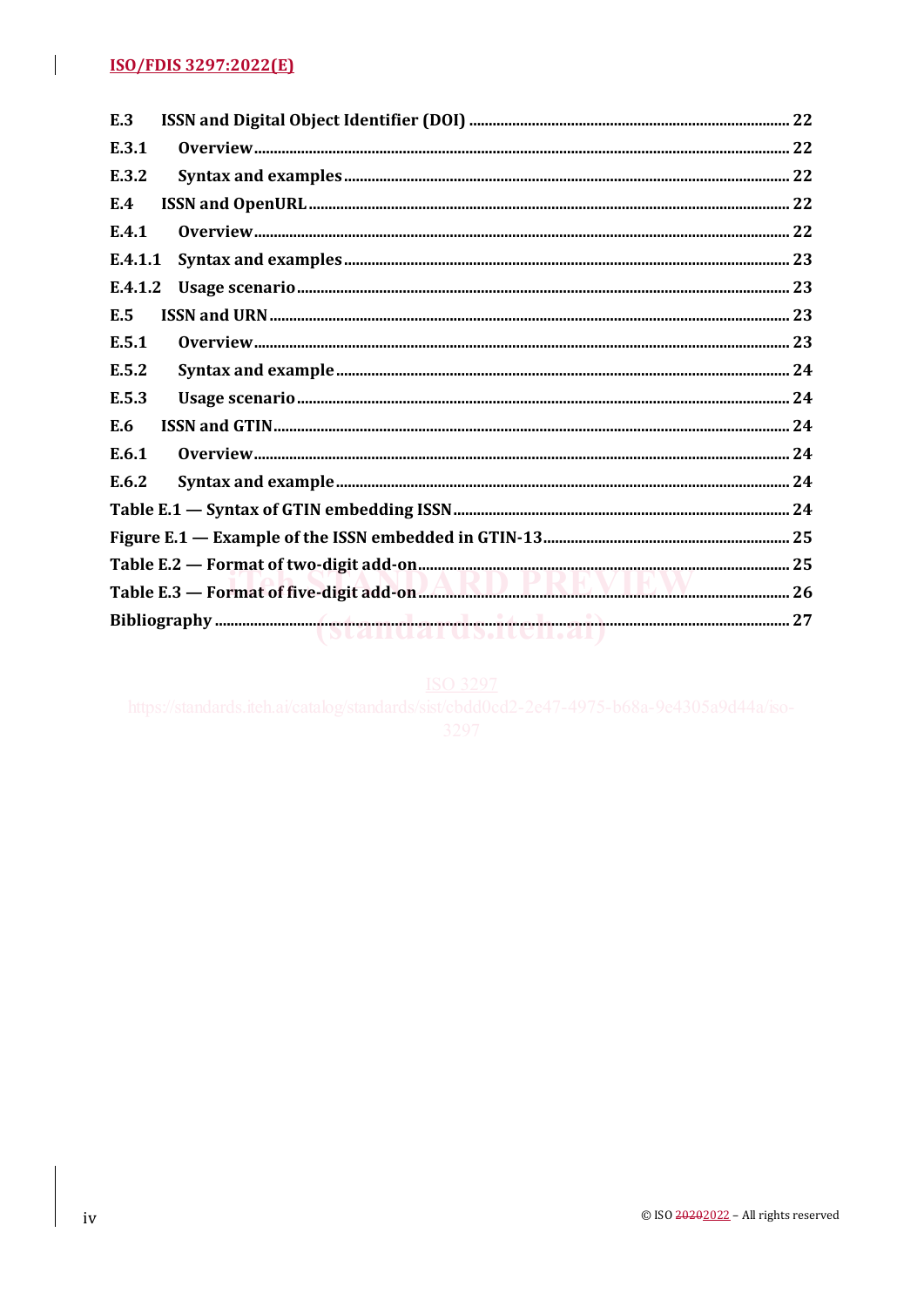# **Foreword**

ISO (the International Organization for Standardization) is a worldwide federation of national standards bodies (ISO member bodies). The work of preparing International Standards is normally carried out through ISO technical committees. Each member body interested in a subject for which a technical committee has been established has the right to be represented on that committee. International organizations, governmental and non-governmental, in liaison with ISO, also take part in the work. ISO collaborates closely with the International Electrotechnical Commission (IEC) on all matters of electrotechnical standardization.

The procedures used to develop this document and those intended for its further maintenance are described in the ISO/IEC Directives, Part 1. In particular, the different approval criteria needed for the different types of ISO documents should be noted. This document was drafted in accordance with the editorial rules of the ISO/IEC Directives, Part 2 (see [www.iso.org/directives\)](https://www.iso.org/directives-and-policies.html).

Attention is drawn to the possibility that some of the elements of this document may be the subject of patent rights. ISO shall not be held responsible for identifying any or all such patent rights. Details of any patent rights identified during the development of the document will be in the Introduction and/or on the ISO list of patent declarations received (see [www.iso.org/patents\)](https://www.iso.org/iso-standards-and-patents.html).

Any trade name used in this document is information given for the convenience of users and does not constitute an endorsement.

For an explanation of the voluntary nature of standards, the meaning of ISO specific terms and **interesting** and  $\frac{1}{2}$ expressions related to conformity assessment, as well as information about ISO's adherence to the **EXECUTE TRANSPORT CARGO CONFIDENT** CONSTRUCTED STATES IN THE TECHNICAL BARRIERS TO Trade (TBT), see **MANAY** iso org/iso/foreword.html [www.iso.org/iso/foreword.html.](https://www.iso.org/foreword-supplementary-information.html)

This document was prepared by Technical Committee ISO/TC 46, *Information and documentation*, **Subcommittee SC 9, Identification and description.**d0cd2-2e47-4975-b68a-9e4305a9d44a/iso-

This <del>sixth</del><u>seventh</u> edition cancels and replaces the <del>fifth</del><u>sixth</u> edition (ISO 3297:<del>2017),</del>2020), of which has been technically revised. it constitutes a minor revision. The main changes compared to the previous edition are as follows: 3297

- the Cluster ISSN concept has been broadened to identify groups of serial titles based on new types of relations;
- the list of resource types eligible for ISSN assignment has been expanded;
- the construction of the ISSN, its machine legibility, and ISSN metadata profile have been detailed;
- the interoperability of ISSN with other identification systems has been specified.
- in 3.4.6, "Universal Resource Identifier" has been corrected to read as "Uniform Resource Identifier";
- in 8.3, the examples given, including ISBNs, have been corrected;
- $-$  in 8.6, incorrect reference to 8.3 has been corrected to 8.2;
- in E.4.1.1, ISSNs have been corrected.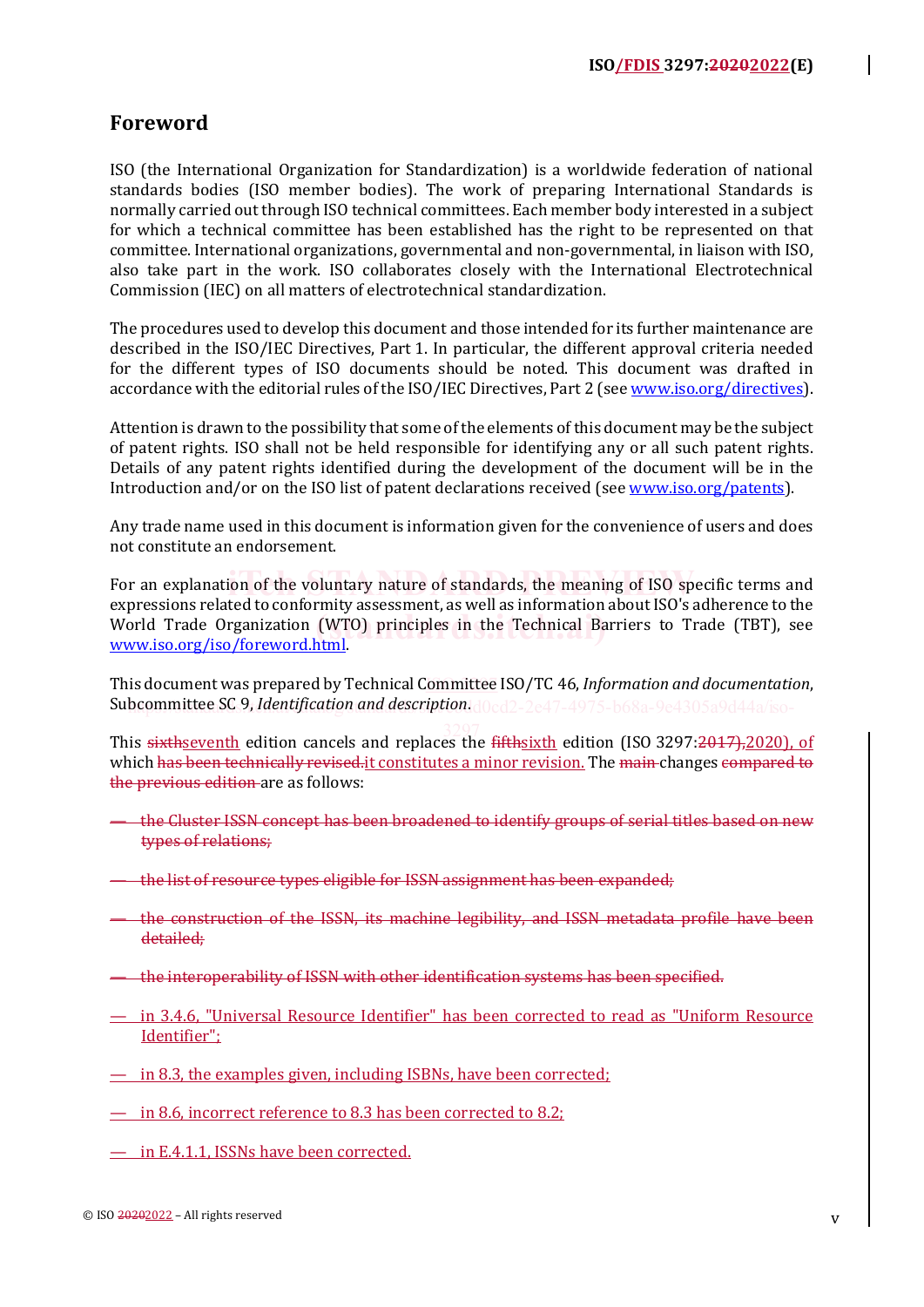Any feedback or questions on this document should be directed to the user's national standards body. A complete listing of these bodies can be found a[t www.iso.org/members.html.](https://www.iso.org/members.html)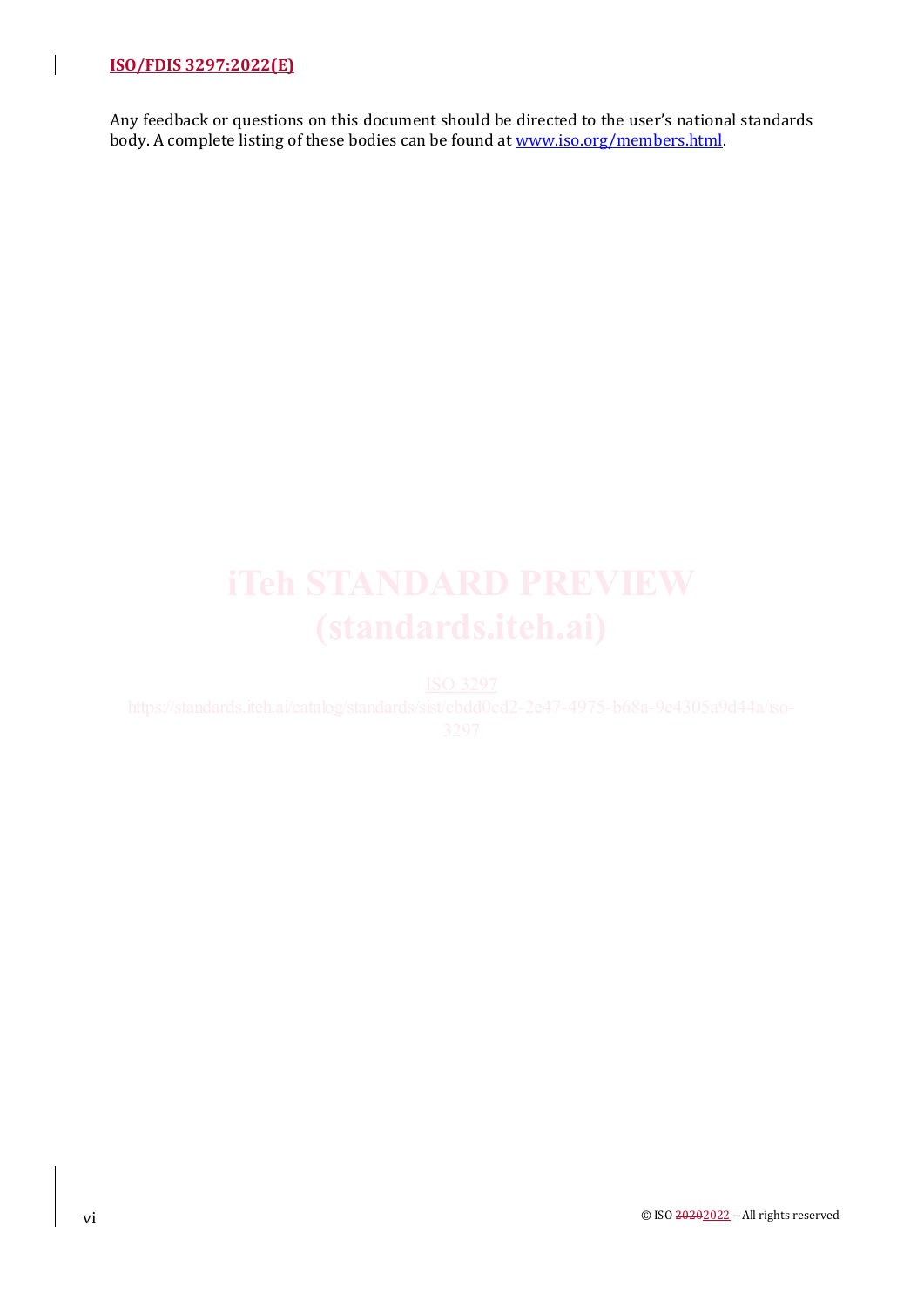# **Introduction**

The need for a brief, unique and unambiguous identification code for serials and other continuing resources is internationally recognized. The exchange of information among libraries, abstracting services and other content users, system suppliers, distributors and other intermediaries, and publishers and other content producers justifies the requirement for a standard code. Communication between the different organizations transcends national boundaries and therefore requires an international code which is numeric, since no single alphabet is used by the majority of producers and users of serials. In response to these requirements, the International Standard Serial Number (ISSN) has been established as the identification code for serials. The ISSN is an opaque identifier where no meaning is to be inferred from the code itself.

The International Serials Data System (ISDS) was established as an inter-governmental organization within the framework of the UNESCO/UNISIST program to be the designated authority for controlling the assignment of ISSN. In 1993, the ISDS became the ISSN network which is the inter-governmental organization comprising ISO 3297 Registration Authority and ISO 3297 Registration Agencies to which some Registration services have been delegated, including ISSN assignment.

The first three editions of this document pertained only to serials. However, in 2002 a new category of resources, "continuing resources", was defined by the library community to encompass new kinds of resources, such as updating databases. The scope of the fourth edition was broadened to cover serials and other continuing resources. The fifth edition removed any reference to the business model from the standard. This sixth edition responds to sector requests reference to the business model from the standard. This sixth edition responds to sector requests<br>by establishing the ability to group and identify related continuing resources into new types of clusters. Furthermore, this document specifies richer metadata elements to allow the clusters. Furthermore, this document specifies ficher inetadation of additional characteristics of a resource.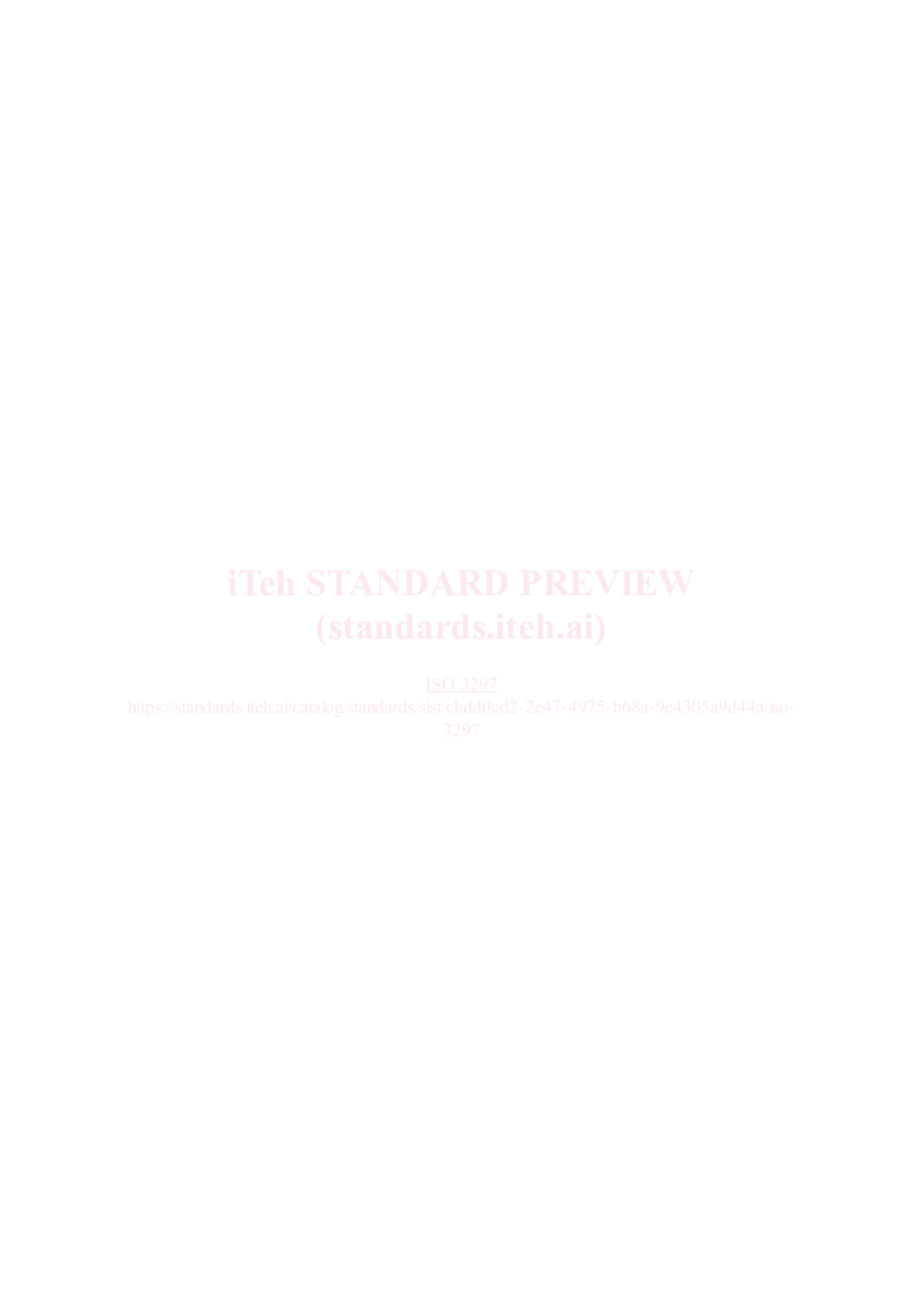# **Information and documentation — International standard serial number (ISSN)**

# **1 Scope**

This document defines and promotes the use of a standard code (ISSN) for the unique identification of serials and other continuing resources.

Each International Standard Serial Number (ISSN) is a unique identifier for a serial or other continuing resource in a defined medium whether print or electronic.

This document also allows for grouping related continuing resources into clusters identified by a separately-prefixed ISSN as defined in this document.

ISSNs are applicable to serials and to other continuing resources, whatever the business model or modes of distribution (e.g. free, open access, on subscription, etc.) and irrespective of whether the serial is currently in publication, has ceased publication, or publication is planned for the foreseeable future. Continuing resources include whatever the medium of production (print or electronic):

- serials, such as newspapers, periodicals, journals, magazines, conference proceedings, monographic series with no predetermined conclusion, annual or other periodic reports, and
- ongoing integrating resources that are updated, such as loose-leaf publications, updating ongoing integrating resources that are updated, such as loose-leaf publicat<br>websites, blogs, institutional repositories, directories and databases.

Monographs, sound and video recordings, notated music publications, audiovisual works, textual Monographs, and a<br><u>International works, the contractor</u> of the contractor of the contractor of the contractor of the contractor works and musical works have their own standard identifiers and are not specifically mentioned in this document. Such items can carry an ISSN in addition to their appropriate identifiers when they are part of a continuing resource.

nomentation.<br>Nomentation.<sup>80-</sup><br>Momentation.<sup>80-</sup>

# **2 Normative references**

There are no normative references in this document.

# **3 Terms and definitions**

For the purposes of this document, the following terms and definitions apply.

ISO and IEC maintain terminological databases for use in standardization at the following addresses:

- ISO Online browsing platform: available a[t https://www.iso.org/obp](https://www.iso.org/obp)
- IEC Electropedia: available at<https://www.electropedia.org/>

# **3.1 Metadata**

## **3.1.1**

# **abbreviated key title**

specific title established by the ISSN network by replacing each significant word of a key title with the corresponding abbreviation from the List of Title Word Abbreviations managed by the ISO 3297 Registration Authority for ISO 4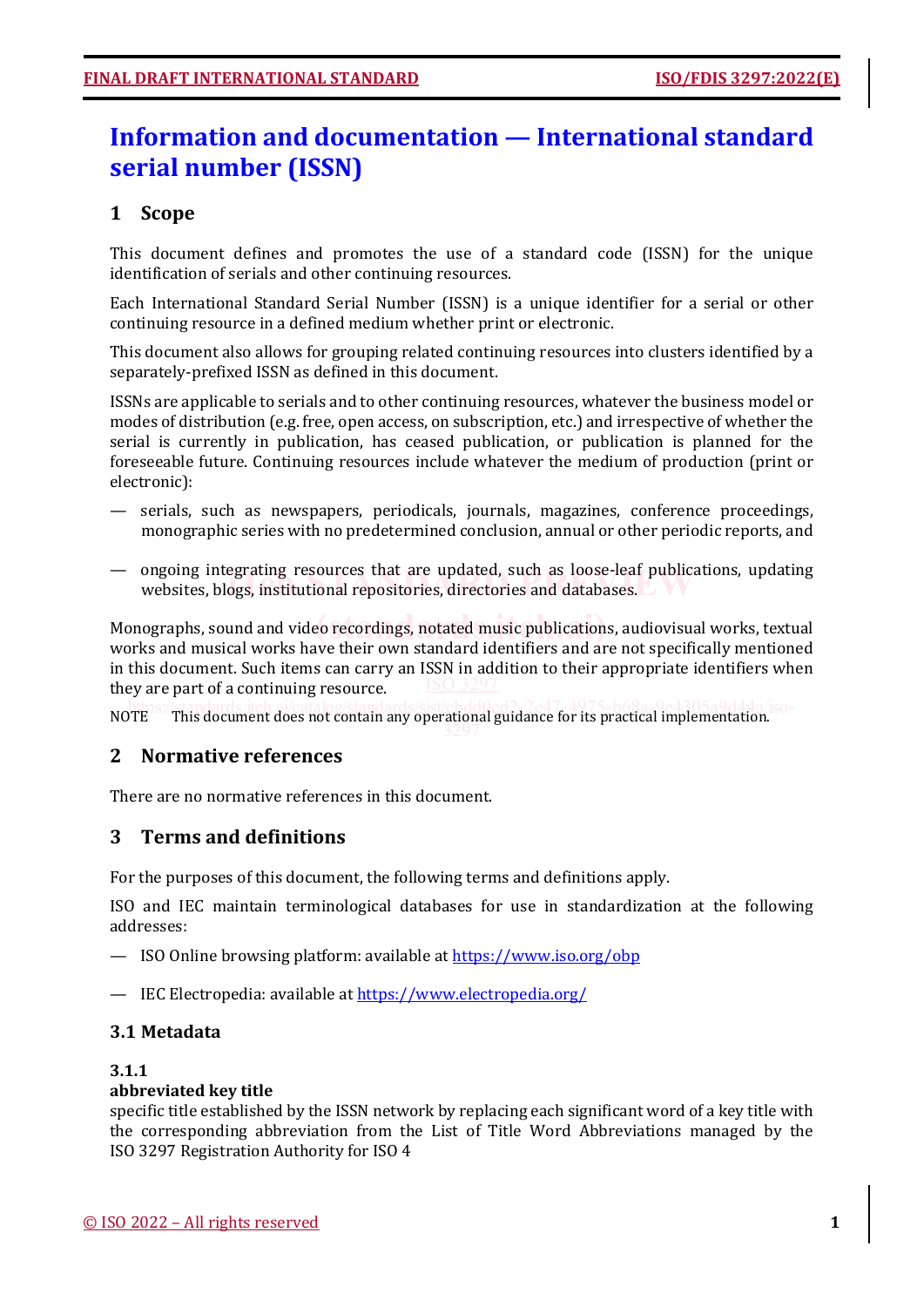Note 1 to entry: See Reference [2] for the List of Title Word Abbreviations.

Note 2 to entry: Abbreviations are based on ISO 4<sup>[3]</sup>.

# **3.1.2**

### **ISSN metadata**

descriptive data recorded as part of the ISSN assignment process that provides elements by which the continuing resource is identified and distinguished from other continuing resources

Note 1 to entry: It is updated by the ISSN network when needed.

### **3.1.3**

### **ISSN Register**

official registration database managed by the ISO 3297 Registration Authority containing all ISSN and associated metadata records for those ISSN that have been assigned to date

Note 1 to entry: The database is made available in the ISSN Portal.

# **3.1.4**

### **key title**

unique name established by the ISSN network for a continuing resource, and inseparably linked with its ISSN

Note 1 to entry: The key title can be the same as the title proper of the resource (refer to 3.1.5); or, in order to achieve uniqueness, it can be constructed by the addition of parenthetical identifying and/or qualifying elements to the title proper such as name of issuing body place of publication edition statement etc elements to the title proper such as name of issuing body, place of publication, edition statement, etc.

### **3.1.5**

### **title proper**

chief name of a continuing resource as it appears on the title page or title page equivalent or other relevant part of the continuing resource

### **3.2 Stakeholders**

### **3.2.1**

### **applicant**

organization or individual that has requested an ISSN to identify a continuing resource under the aegis of, and according to the rules specified by the Registration Authority

### **3.2.2**

# **Internet Assigned Numbers Authority**

# **IANA**

nonprofit private corporation that oversees global IP address allocation, autonomous system number allocation, root zone management in the Domain Name System (DNS), media types, and other Internet Protocol-related symbols and Internet numbers

### **3.2.3 Internet Engineering Task Force IETF**

open standards organization which develops and promotes voluntary Internet standards, including the standards that comprise the Internet protocol suite (TCP/IP)

Note 1 to entry: The Internet Engineering Task Force (IETF) issues Requests for Comments (RFC) which are formal documents drafted by committees and subsequently reviewed by interested parties.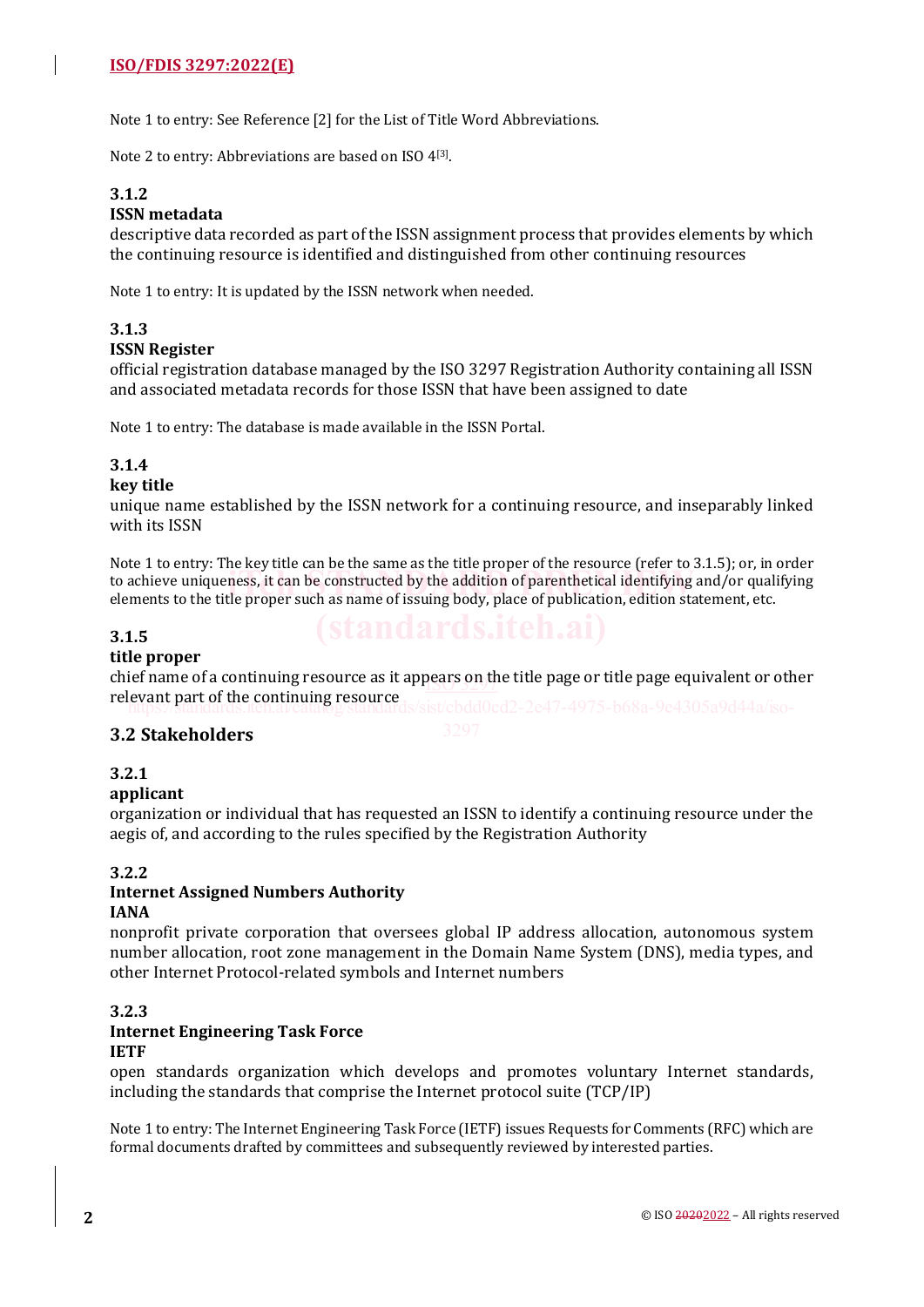## **3.2.4**

### **ISSN network**

inter-governmental association comprising ISO 3297 Registration Authority and ISO 3297 Registration Agencies to which some registration services have been delegated, including ISSN assignment

### **3.2.5**

### **publisher**

organization or individual whose activity is to commission, create, collect, validate, host and distribute information in printed and/or in electronic form

[SOURCE: ISO 5127:2017, 3.2.3.15, modified — Notes to entry have been omitted.]

### **3.3 Resources identified**

### **3.3.1**

### **continuing resource**

publication, in any medium, that is issued over time with no predetermined conclusion and made available to the public

[SOURCE: ISO 5127:2017, 3.4.1.05]

Note 1 to entry: Continuing resources include serials and ongoing integrating resources.

Note 2 to entry: An electronic continuing resource is either a resource available on a tangible medium (e.g. disc, flash drive) or a resource accessed by connection to a communication network and by means of hardware and software connections (e.g. online). **FOSTER.ai**)

Note 3 to entry: Electronic continuing resources can originate in digital form or be retrospectively digitised.

### **3.3.2**

# **continuing resource edition**

distinct continuing resource issued simultaneously or not simultaneously with one or many 3297editions of that resource, usually with the same title proper

Note 1 to entry: Each edition is intended for a specific audience or use; examples include language, geographic, frequency editions.

### **3.3.3**

### **integrating resource**

publication, either finite or with no predetermined conclusion, that is added to or changed by updates that do not remain discrete and are integrated into the whole, and made available to the public in any medium version

[SOURCE: ISO 5127:2017, 3.4.1.06, modified — The example has been omitted.]

Note 1 to entry: Only integrating resources with no predetermined conclusion (i.e. ongoing) are continuing resources eligible for ISSN assignment.

# **3.3.4**

### **journal**

periodical in any medium version devoted to disseminating original research and commentary on current developments in a specific discipline, sub-discipline, field of study or profession, published over a period of time, or article by article online